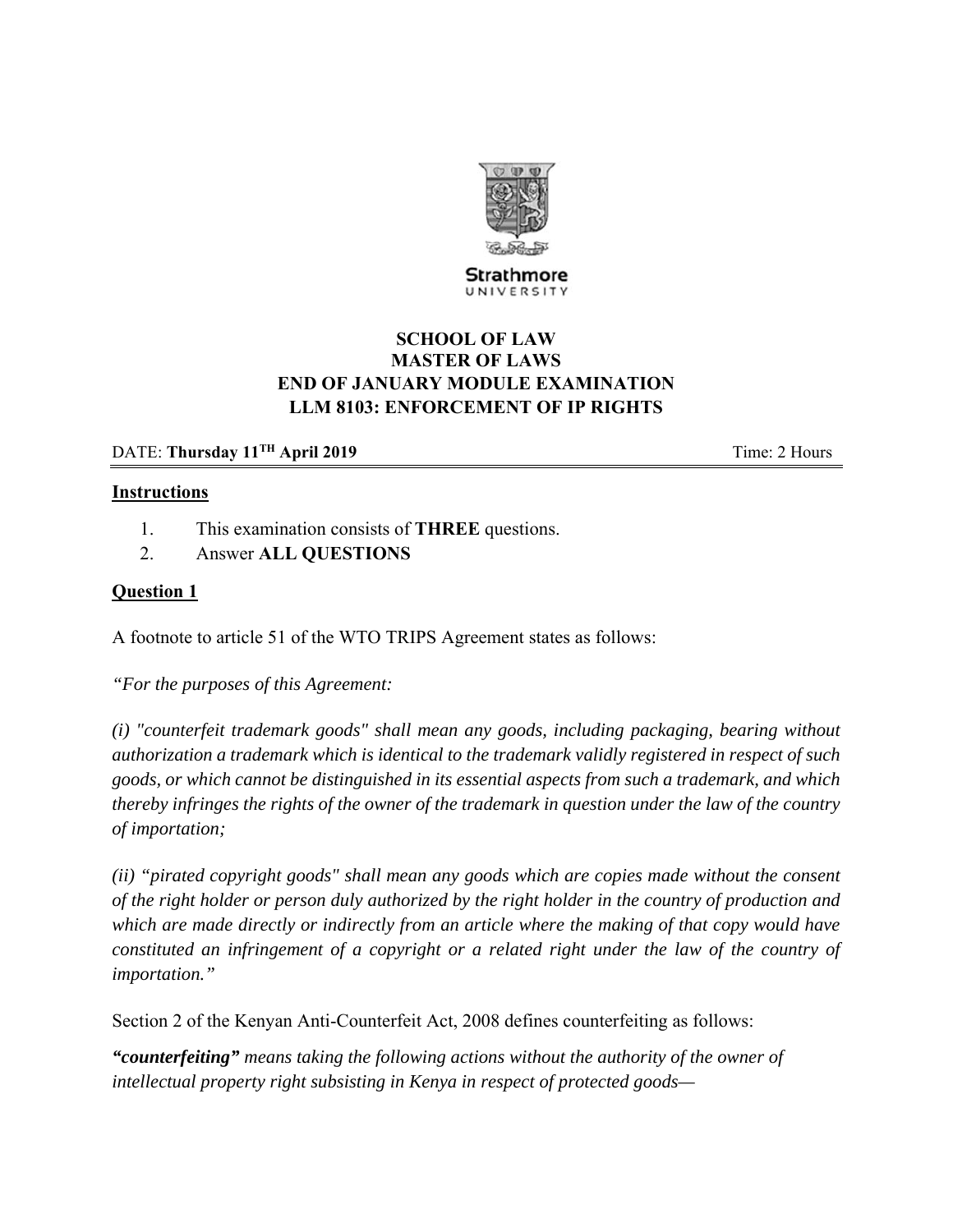- *i. the manufacture, production, packaging, re-packaging, labelling or making, whether in Kenya, of any goods whereby those protected goods are imitated in such manner and to such a degree that those other goods are identical or substantially similar copies of the protected goods;*
- *ii. the manufacture, production or making, whether in Kenya or elsewhere, the subject matter of that intellectual property, or a colourable imitation thereof so that the other goods are calculated to be confused with or to be taken as being the protected goods of the said owner or any goods manufactured, produced or made under his licence;*
- *iii. the manufacturing, producing or making of copies, in Kenya or elsewhere, in violation of an author's rights or related rights;*
- *iv. in relation to medicine, the deliberate and fraudulent mislabeling of medicine with respect to identity or source, whether or not such products have correct ingredients, wrong ingredients, have sufficient active ingredients or have fake packaging: Provided that nothing in this paragraph shall derogate from the existing provisions under the Industrial Property Act, 2001 (No. 3 of 2001).*

Further intellectual property rights are defined in the Anti – Counterfeit Act as follows: *"intellectual property right" includes—* 

*(i) any right protected under the Copyright Act, 2001 (No. 12 of 2001);* 

*(ii) any plant breeders' right granted under the Seeds and Plant Varieties Act (Cap. 326);* 

*(iii) any right protected under the Trade Marks Act (Cap. 506); and* 

*(iv) any right protected under the Industrial Property Act, 2001 (No. 3 of 2001);* 

- a) Discuss the differences between the provisions cited from the WTO Agreement and those the Kenya Anti- Counterfeit Act. (10 marks)
- b) Generic product manufacturers, especially in the pharmaceutical sector have on several occasions criticized the above. What in your view are the reasons why this sector is dissatisfied with this definition (Anti- Counterfeit Act)? (10 marks)

## **Question 2**

Netflix Inc. is the registered proprietor of a trademark, "Netflix" in various classes in Kenya. The company is also the proprietor of a domain name, www.netflix.com Kamash, a recent graduate in IT from a university in Kenya and a 'hustler' recently attempted to register two trademarks, 'netflix.co.ke' and 'netflicks' at the Kenya Industrial Property Institute. However, the Trade Marks Examiner has refused to register these two trademarks on account of the subsisting mark in the register, owned by Netflix Inc. Undeterred, Kamash has now gone ahead and succeeded in registering two domain names, (a) www.netflix.co.ke and (b) www.netflicks.com .